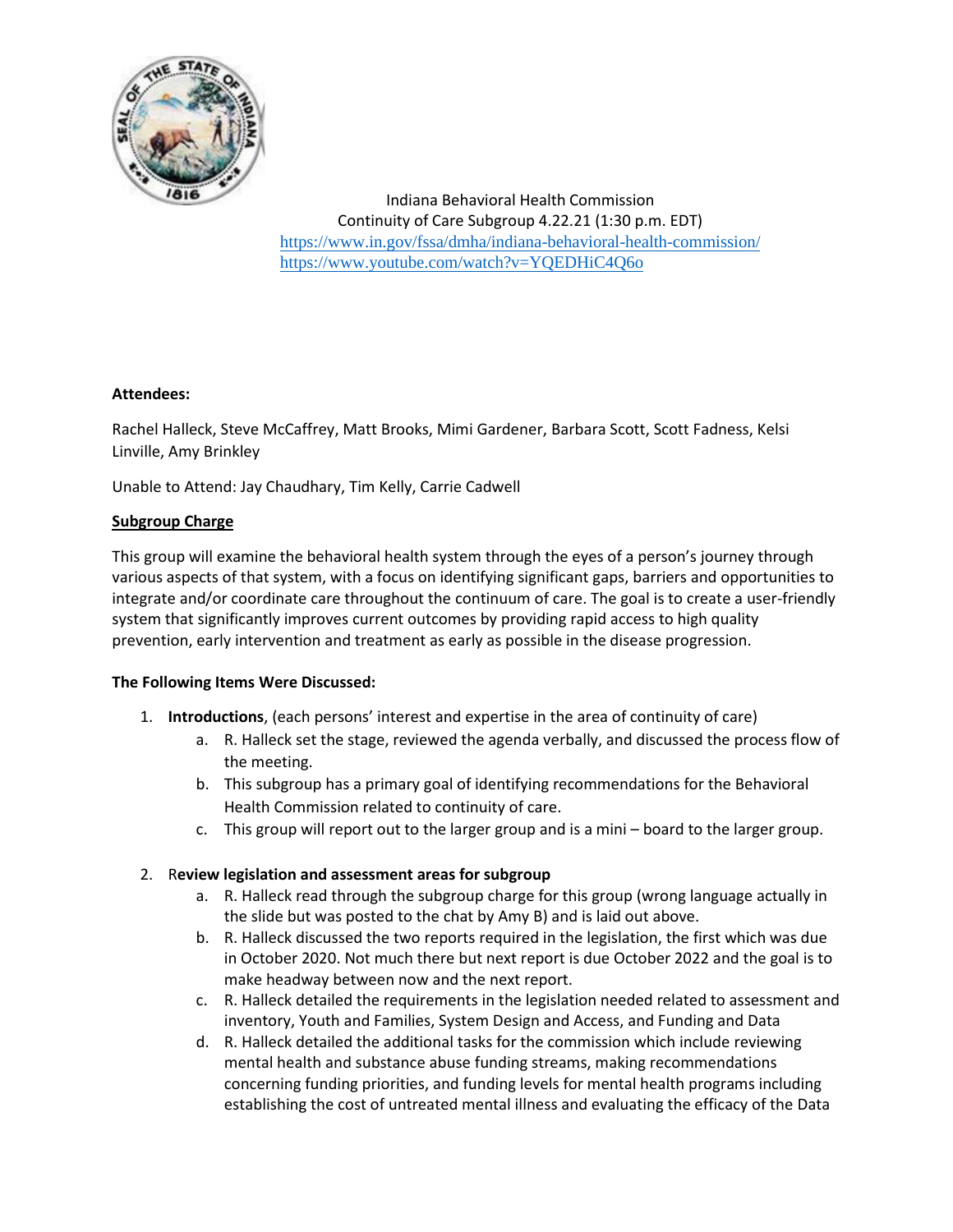

Assessment Registry for Mental Health and Addiction (DARMHA) and making recommendations on improving Indiana's current assessment and data system.

e. R. Halleck provided the overview of the assessment areas that were mandatory which were funding, access to care, and system design with a focus on equity, SDOH, data, integration, administration red tape, utilization of technology, and strategies designed to encourage collaboration, transparency, and innovation.

#### **Operational Definition of Continuity of Care (Open Discussion – Rachel Halleck)**

- f. K. Adams continuity of care exists, one wheel with lots of spokes, teaching clients selfmanagement, identifying cracks, and where are the collaboration and communication breakdowns happening.
- g. S. McCaffrey simple, no wrong door and whatever door you go in you should be able to get what you need. Too many silos and lack of communication is the breakdown. Assessment, service plan, and then you should get what you need but what's happening is that you only get what is available in that location verses what the person needs.
- h. M.Brooks need a system that allows for access in a sustainable way. Not a system that is one and done but need a system that is designed to target continuation of care not just access to care.
- i. R. Halleck clients needing to transition between providers when clients do not meet the specific needs and the expansion of 3.5 beds has created a huge shortage of the next step down 3.1 beds so many going to recovery residences and causing people to go back to the place they were perhaps trying to get out of. Many people don't realize how long it will take and what it will take when engaging the system and adding the racial equity lens and LGBTQ population the gaps get magnified. So many providers doing a fraction of the continuum feels fragmented for the people accessing the system.
- j. B. Scott the per diem rate is not sustainable so people do not want to provide it (3.1 as an example). Posed the question of how 'civil commitments' are being used and how are they being monitored and tracked. Do we have inventory of this information? Civil commitments require a higher level of care that just isn't there at times and it's a struggle. State psychiatric hospitals release clients are sicker than 30 years ago and for some individuals living in the community and the current availability of services is not working.
- k. K. Adams and sometimes they are violent and how do providers staff group homes to accommodate the needs for the violence.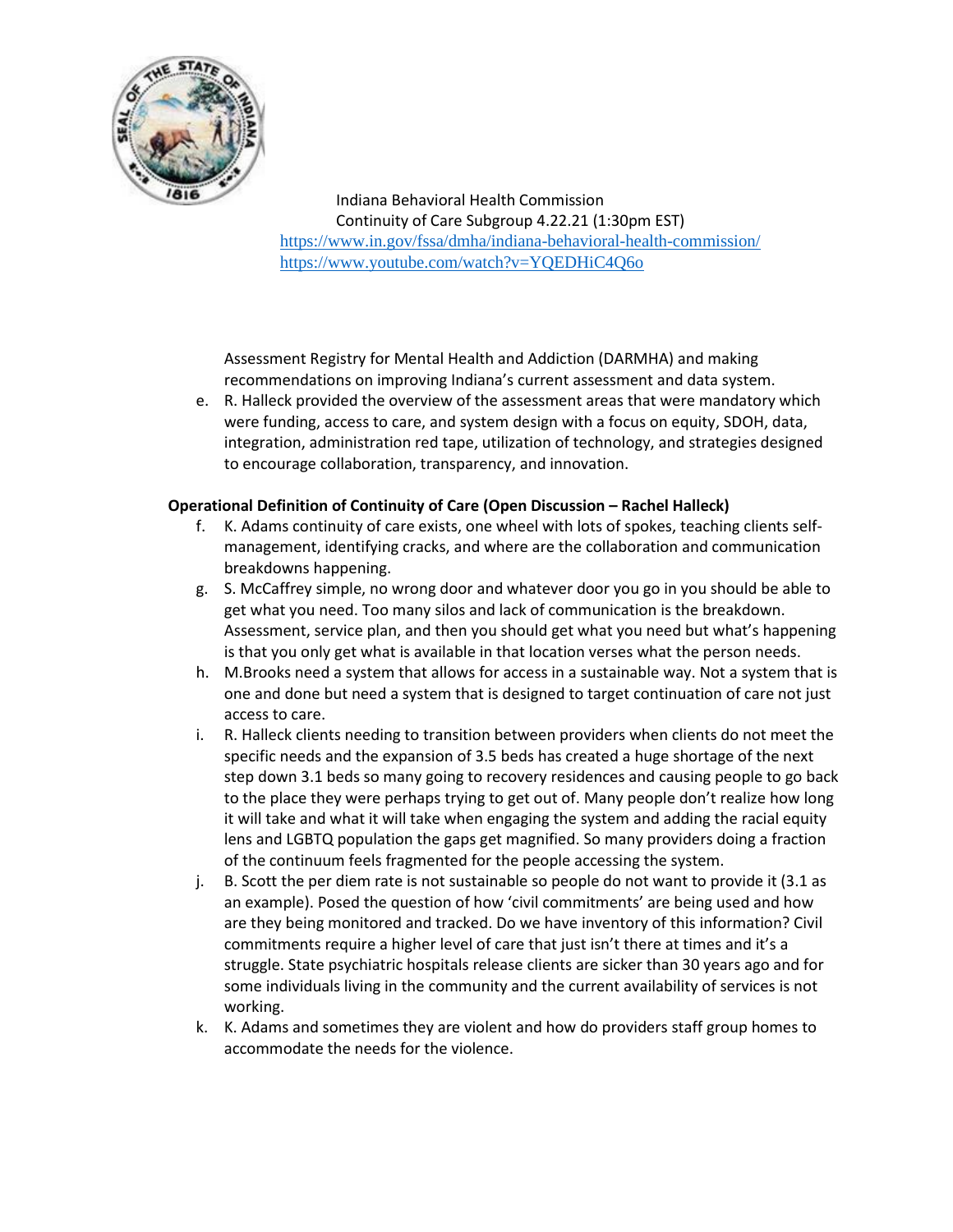

l. R. Halleck please contact DMHA if needed resources or support related to these issues. Numbers from Medicaid are showing that when people leave 3.5 services then are dropping completely.

## **3. Data needs**

- a. R. Halleck lots of anecdotes but what data do we need? What do we need to get a baseline data to start with, and what information do we need and have access to target our focus areas. Is this a need and do we need to pick a area and just go forward?
- b. M. Brooks praised Katy Adams for helping pass legislation bill that will authorize life skills or any service array that is not part of the 3.1 service array and will be eligible to run concurrently with the services. The bill passed today. 49-0. The reason the 3.1 is not being used and the reason for the drop off is because the business model for sustainability is not there. Need to create opportunities for service arrays that are designed to work and to build the business model.
- c. K. Adams you can build something that looks good on paper but may not make a difference in the continuity of care. Could be the client choice that they didn't step down not necessarily always that it's not offered. Data could be interesting but not sure what it really tell us.
- d. S. McCaffrey we all agree that we have systemic barriers and which are mainly financially driven. Addressing this would be the biggest fix we could do to address the need. We are incentivized to do the wrong and it should be the other way around.
- e. K. Adams how does SDOH fit in and does it cause people to fall through the cracks. Communities need more resources?
- f. M. Gardener SDOH is a big issue in the hospitals she shared her experience at the hospital. They targeted some people seeking shelter and food and come to the hospital. High utilizers can tell us a lot on why people are coming back. Follow them help open doors for different systems and help deflect when people want hospital but need something else. Funded by the state in Maryland through an RFP that also provided a warm handoff to people being discharged from the state hospitals and an intensive case management program that helped people to access the SDOH needs.
- g. M. Brooks the federal health home is designed to do that too. Is it a rehab situation or a habilitation. Need to delineate. AMHH was a habilitation and MRO was rehabilitation a lot of people fall into one or the other and trying to identify where they fit. In 2010 life skills and MRO was a rehabilitation and having people funneled into the programs was good intentioned but didn't play out well. When they were designed a lack of provider engagement existed and there is no business model so it's not being utilized.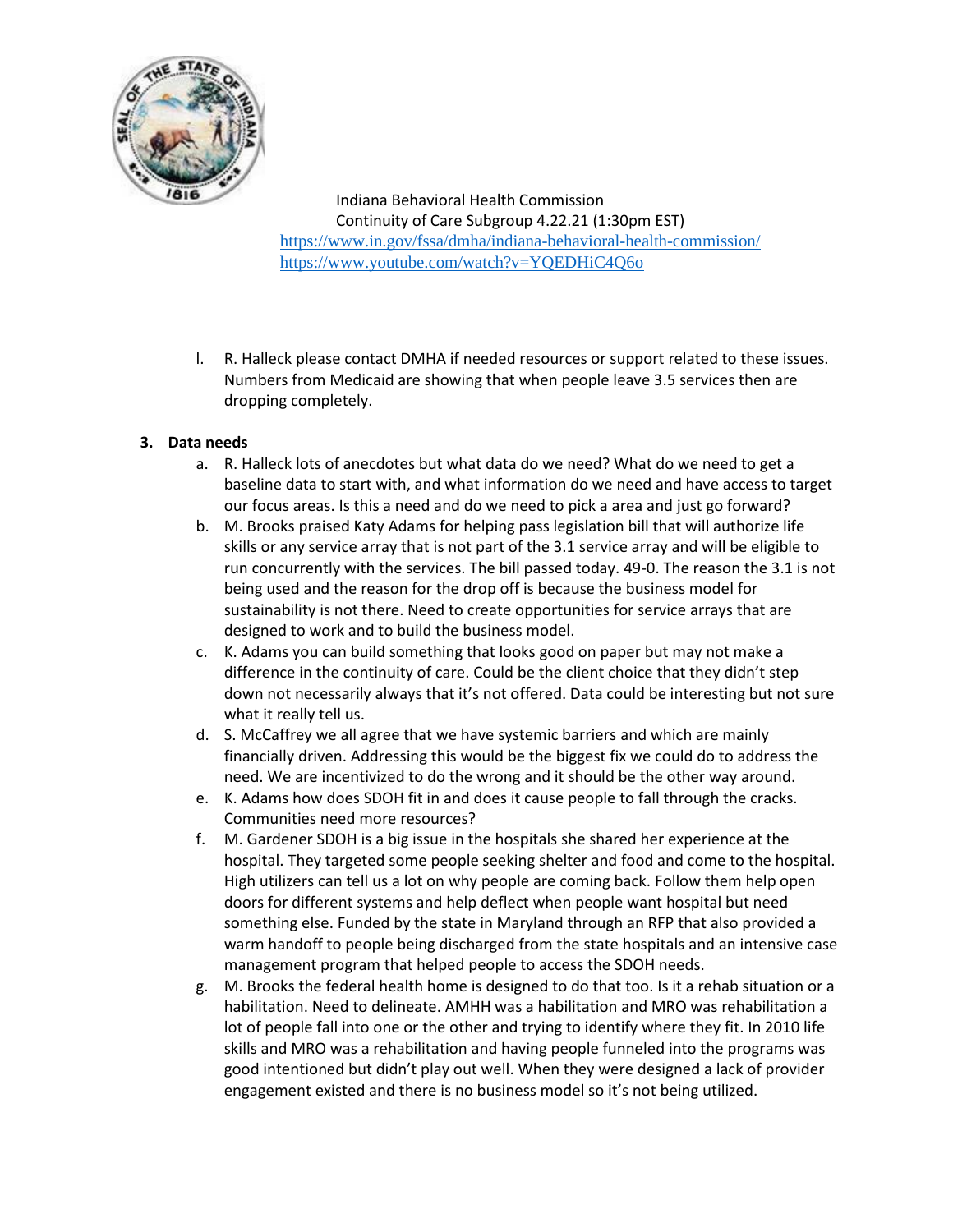

- h. B. Scott recalls the experience and excitement over the habilitation and the algorithm then cut everyone out and ended up allowing for all of 4 people to access the program within the entire agency. Overlap in mental health wellbeing subgroup talked about the same things. What is the key to transitions and it is engagement. The business model is not there to support CHW's or peers even though they are the special sauce.
- i. A. Brinkley utilizing recovery capital scales could be used for mental health and addiction scales across MH and SUD's and early conversations are happening within DMHA around this now. Would need to identify where in our system we could use the recovery scales. Discussed the lived experienced survey feedback which defines barriers related to SAMHSA's dimensions of recovery in people's own words. Strategically placing and using these scales could really help identify these needs related to SDOH.
- j. B. Scott we in the industry talk so much about the need of services, but people don't think they need things in terms of 'services', for people the need is housing, food, shelter etc… our model is disease based and we look for a diagnosis and the cure is meds or treatment and education and the paradigm is not social determinants or recovery capital.
- k. R. Halleck by nature when struggling with symptoms you are in survival mode and you have to focus on basic needs (Maslow's Hierarchy of needs) and engagement to provider services is the first thing to fall off. If we do it intentionally and mindfully with IHIE cross collaboration with jails, CMHC's, and providers, effectively could help with the cross collaboration, data, and information pathway. This could address the intake assessments that happen and retraumatize over and over at the jails, providers, CMHC's, and the trauma and attrition caused by that is a real issue. Clients say they didn't' go back to counseling because they don't want to sit through two hour assessments all over again. Data sharing has a lot of potential.
- l. K. Adams loves the recovery capital scales and they use it but if we add something we need to take something out. We need to take the frustration away for people regarding the hoops people jump through to get meds and get treatment. Peers are the secret sauce.
- m. R. Halleck how could we take the housing approach in the treatment area?
- n. S. Fadness if we were to aspire to build a system that is intentionally built to take the action away from the person who is seeking services. What area of the state is not tied to the federal government that we have the ability to change and recreate to our needs related to these issues around services and programs in Indiana. Needs to know our bounds here in Indiana, what is our sandbox?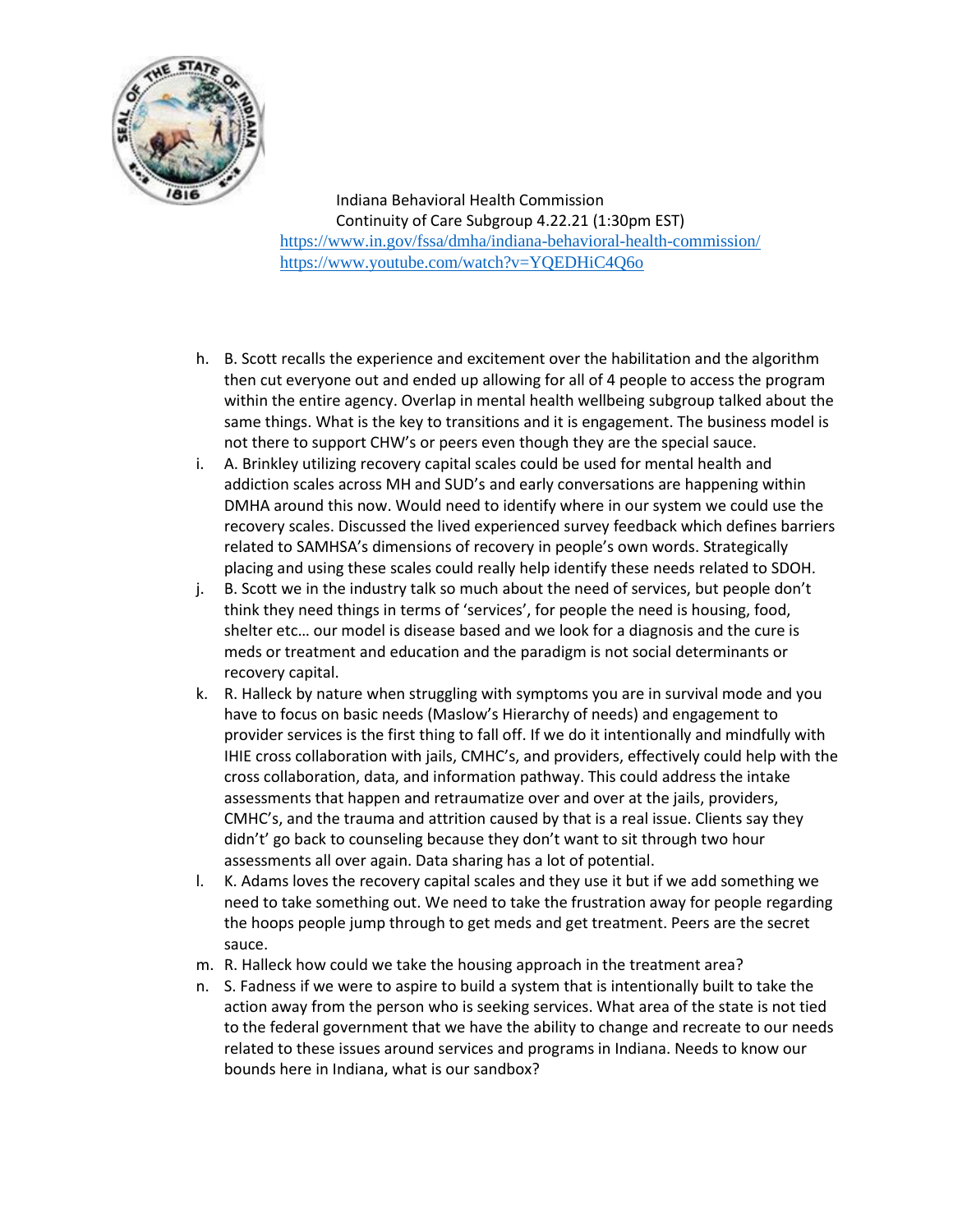

- o. R. Halleck accreditation entities have some barriers interested in convening with CARF and JCAHO have very stringent rules about what goes into a treatment plan and assessment plan and the providers have to answer to so many state agencies and few of us are talking to each other around that level of detail. Another thing is budget neutrality is one of the first walls we can hit. Lots of opportunity to strategize.
- p. M. Brooks the budget has another 100 million dollars for MH dollars. Not lots of guard rails some flexibility. 50 per year.
- q. S. Fadness for the business model how would you rank them on who is creating the most barriers or prescriptiveness that is creating the most issues.
- r. M. Brooks it's not just state and federal bodies it's our own agencies too. DMHA is interested in transformation a new system and collaborations are happening now. Collaboration efforts could help us overcome it. 1468 is going to allow for an early intake and assessment rate.
- s. B. Scott the number one public MH funding is Medicaid, our county commissioners are tired of hearing about Medicaid but that defines services. There are waivers and state plan amendments and there are more opportunities there now to do innovative stuff then ever before. Some other states have been a bit more creative so there is federal flexibility.
- t. S. Fadness who owns the responsibility and drives the continuity of care outcomes under the current system.
- u. M. Brooks the CMHC's because that's a requirement of certification and accreditation. In order to have continuity you have to have a broad base of services to meet needs and can't turn people away.
- v. R. Halleck many or most of the CMHC's have the full continuum (some do not) where it gets complicated they have to have a documented partnership to fill the continuum. It gets fragmented when the client ahs to go to the hospital to get an inpatient stay and the client has to relay to the CMHC the outcomes and go through the intake process again. People get referred to detox and are told to contact them back after detox etc.. and this is where continuity of care difficulty occurs. Case management and utilization of peers (bucket). Anthem has a pilot program for high utilizers to get a case manager and wrap around services to help the person get connected to resources and stabilized in the community. Could replicate something similar with peers.
- w. M. Gardener this is the same program we did in Maryland. Case managers that get people followed to the next level of care and transition the client effectively to not lose engagement and get them connected to services they need. That program has funding available for SDOH needs.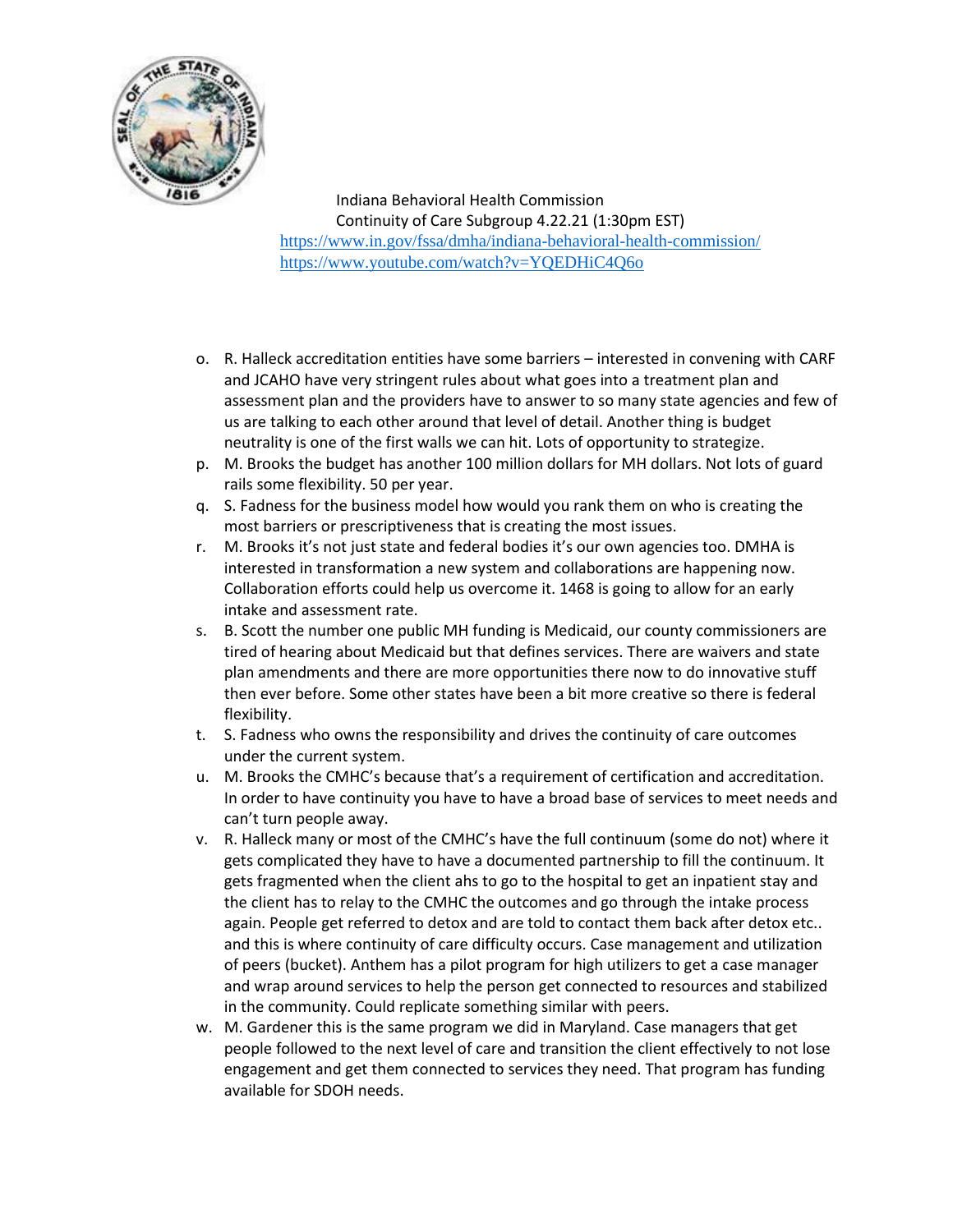

- x. R. Halleck creating a continuity of care system that allows for that one person who connects people to various providers helps reduce the dropping out of services and maintain engagement in treatment. A (care coordinator or peer) can be a client's constant connection to reduce dropping out of services and falling in the gaps within the system.
- y. S. McCaffrey the people we are talking about interact with so many different systems that we have to have someone that helps them navigate through the systems collectively. Connect all the systems including primary care for people is what needs to happen and they need more touches and have less capability to do it.
- z. K. Adams loves the peers but they don't bill in a way that doesn't pay for itself. Doesn't have to make money but needs to pay for itself.
- aa. M. Brooks the peer inclusion for mobile crisis has peer utilization but there is a concern about the reimbursement.
- bb. R. Halleck utilization of peers in our mental health development has been a bit behind.
- cc. B. Scott we are facing a decade of workforce depletion. Open positions for a whole year with no applicants. Research shows people with lived experience connect with our population better than licensed folks' but we can't employ them because the pay range is too small. It's essential for us to quality behavioral health services with good outcomes by using extenders (non-degreed' individuals).
- dd. S. McCaffrey agreed with Barb not just peer but there is a whole group of people that could do things that right now only licensed people can do.